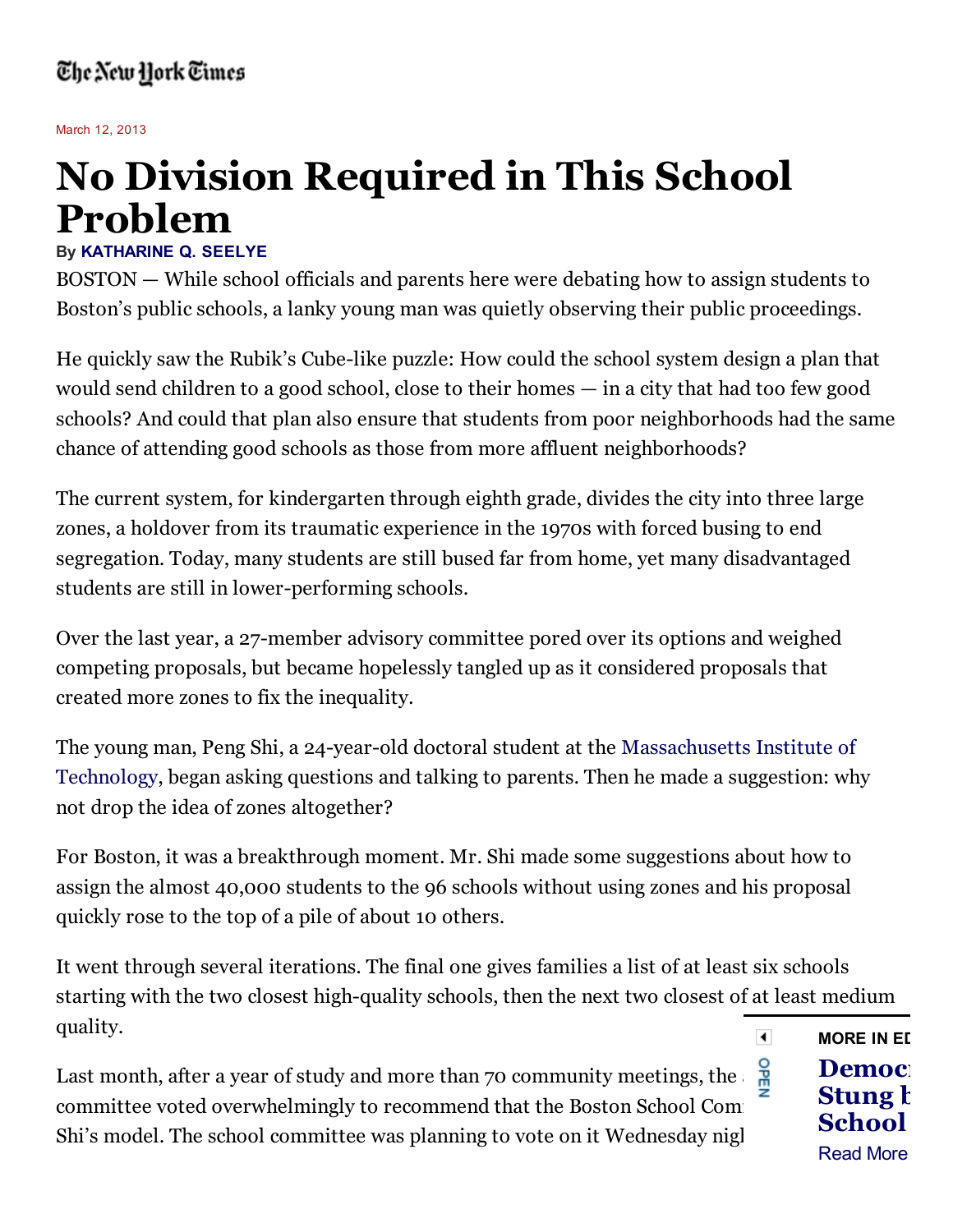Not everyone is happy with the plan. Critics say it perpetuates inequities. But if it passes, the plan would represent the most significant change in the city's student assignment system in nearly a quarter-century, finally dismantling the remnants of the notorious busing plan.

That it took a dispassionate outsider with coding skills but no political agenda to formulate the model is a measure of the complexities facing urban school districts today. Many such districts, like Boston's, are plagued by inequities, with too few good schools and children mostly of color trapped in low-performing schools. Overcoming that legacy here has been so emotionally charged that previous attempts to redraw the zones have failed (though in 2005 the district did change the algorithm it uses to assign students).

Mr. Shi has no ties to the Boston school system; he was born in China and grew up in Canada. But he is deeply interested in market design, which helps policy makers think about complex trade-offs to bring about positive social results.

"It's groundbreaking in that it doesn't look at just geography but at quality," Carol R. Johnson, the school district's superintendent, said of Mr. Shi's model. (It was innovative for Boston though some other cities, including Chicago and San Francisco, have used a similar approach.)

The overhaul of the assignment system started last year, when Mayor Thomas M. Menino said he wanted students to attend schools closer to home, hoping to stimulate more parental involvement and neighborhood cohesiveness.

But many parents complained that there was not enough focus on the issue of equity and the district's fundamental problem — the scarcity of good schools.

"Peng was at these meetings and just listening," said Megan Wolf, who is part of a grass-roots parents' organization.

One fear expressed by families of all socioeconomic backgrounds was that their children could be crowded out of the district's few good schools and end up at ones that are lowerperforming. Some families would most likely opt out of the public school system, if not leave the city altogether, they said. Whites make up about 47 percent of Boston's population but only 13 percent of the public school population.

"He started saying things like, 'What I'm hearing is, parents want close to home but they really care about quality,'" Ms. Wolf said. "He said, 'I'm working on something to try to meet those two goals.' He didn't have a political agenda."

Mr. Shi became interested in school assignment last year after his national kidney exchange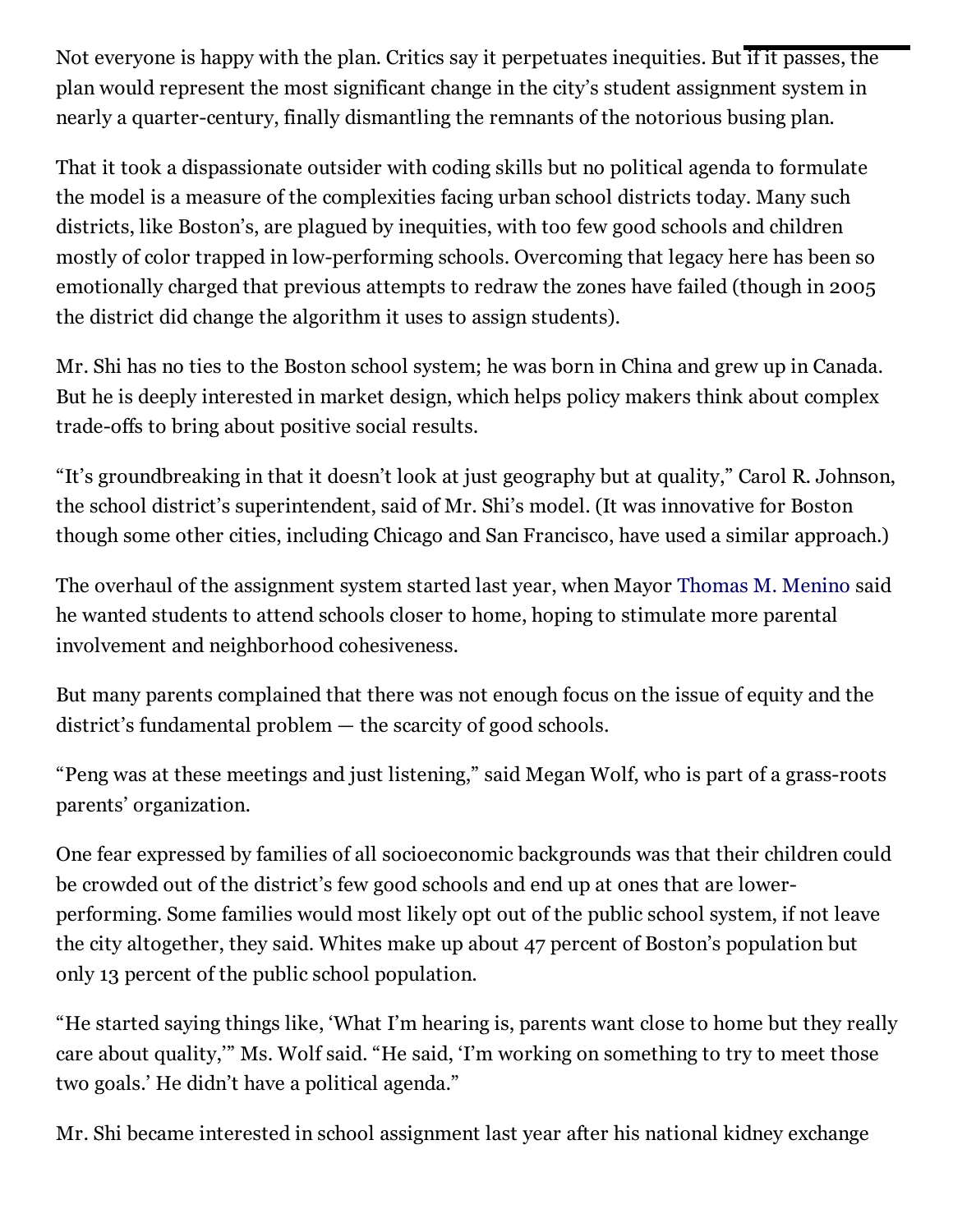proposal had fallen through. "I prayed about finding another project," said Mr. Shi, who is active in Christian fellowship groups.

He was born in Kunming, China, where his father was a statistics professor and his mother an abdominal surgeon. When he was 11, his family moved to Canada for his education. He graduated from high school in Toronto and was accepted at M.I.T., Princeton and Duke. Money was tight, so he chose Duke for its offer of a full scholarship.

He likes "to use mathematics and quantitative thinking," he said, "to try to use the gifts God has given me."

But Boston was not an easy project. With his father ill with lung cancer, he worked 18-hour days from Toronto over the Christmas break, communicating long distance with his economics professors, Parag Pathak at M.I.T., and Tayfun Sonmez at Boston College.

The school district and Mayor Menino had commissioned Dr. Pathak's lab, at M.I.T.'s School Effectiveness and Inequality Initiative, to try to forecast what schools parents might choose under various new proposals. Using choices that the parents had made in the past, Mr. Shi built computer simulations, did demand modeling and generated hundreds of thousands of files and graphs.

But the advisory committee members still had to weigh the importance of things like distance from home, standardized test scores, whether a sibling attends the school, and overall equity.

"It boils down to what is fair and whose claims to a school are most deserving," Professor Pathak said. "In the end, these are value judgments."

A controversial element of the plan is the "walk zone priority," which gives preference to students living within walking distance of a school.

Research by Dr. Pathak and Dr. Sonmez shows that the walk-zone priority does not actually give much of an advantage to students living nearby. But Mr. Shi's original proposal had no walk zone, and he said in an interview that he personally saw no reason for it; it was added in later.

The walk-zone priority has become intensely symbolic, and Ms. Johnson, the superintendent, said last week that she was "rethinking my position on walk zone." She said she expected some attempt on Wednesday night to eliminate it from the plan before the school committee casts its final vote.

Still, even critics say that Mr. Shi helped everyone think outside the box and that without him,